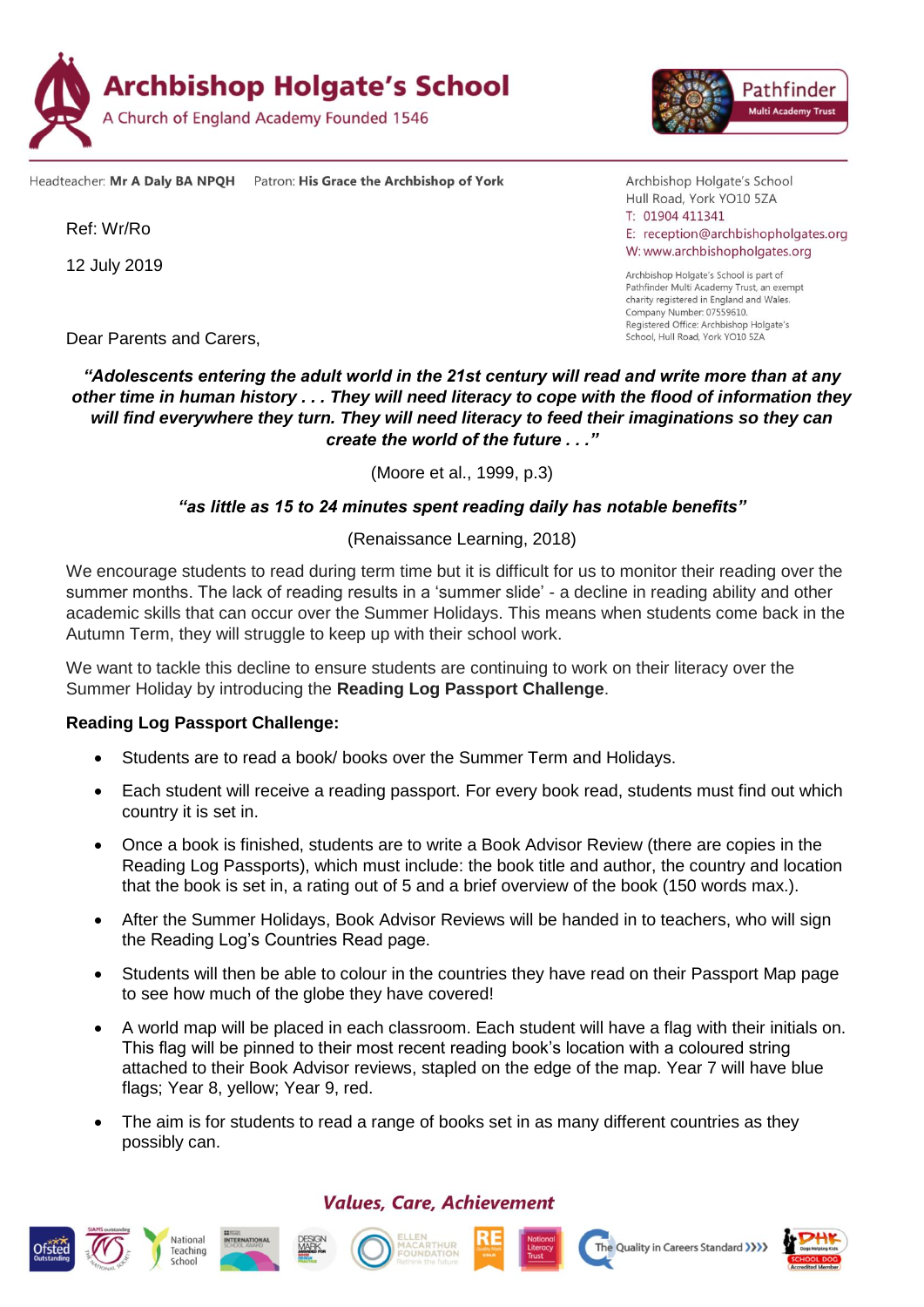## **Rewards:**

We are recommending every student has one book on the go at all times over the summer but avid readers, and those who want to push themselves, will be rewarded with a book voucher.

## **Top Tips:**

- 1. Make books a part of family life; let your child see you as a reader
- 2. Join and visit your local library
- 3. Let your child choose what they want to read to help them develop their own interests.
- 4. Read about something they're interested in.
- 5. Get comfortable, make sure your child has somewhere comfy to read!
- 6. Ask questions to keep them interested in the story: 'Where did we get to last time?', 'Can you remember what's happened so far?' and 'What do you think will happen next?'.
- 7. Read whenever you get the chance Have a book with you for any time your child has to wait, like at the doctor's or the dentist.
- 8. Understand that book covers are important. If books are attractive children will want to read them.
- 9. Don't assume that just because you enjoyed the book they will.
- 10. Look out for books that have won awards.

We have put together a list of books in a table below with their countries a recommendation and suggestions of some of the literature they may want to read.

If you would like any additional information please do not hesitate to contact me via the reception email: [reception@archbishopholgates.org](mailto:reception@archbishopholgates.org) .

Yours faithfully

Ninostar

Miss H Woolerton Associate SLT: Reading, Acting Head of English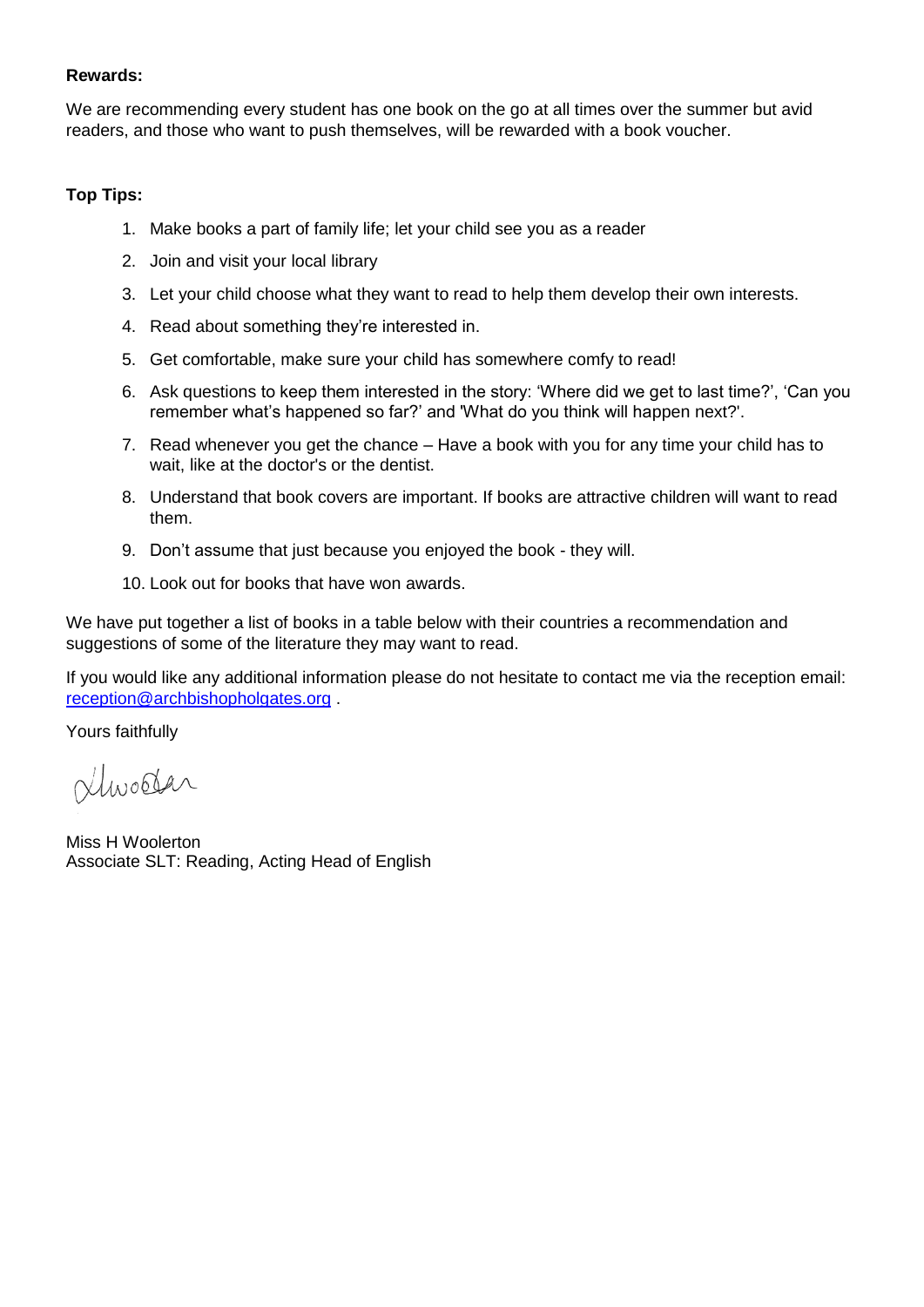| Year 7     |                                             |
|------------|---------------------------------------------|
| <b>AUS</b> | Alone on a Wide, Wide Sea, Michael Morpurgo |
| USA        | Northern Lights, Philip Pullman             |
| <b>DEU</b> | The Book Thief, Markus Zusak                |
| UK         | Noughts and Crosses, Malory Blackman        |
| <b>GRC</b> | My Family and Other Animals, Gerald Durrell |

#### **Where can I get books?**

#### **Explore York Libraries:**

Library Cards: https://www.exploreyork.org.uk/getting-a-library-card-or-yorkcard/

- [Acomb Explore](https://www.exploreyork.org.uk/acomb-explore/) https://www.exploreyork.org.uk/acomb-explore/ **Acomb Explore, Front Street, Acomb YO24 3BZ**
- [Bishopthorpe Library](https://www.exploreyork.org.uk/bishopthorpe-library/) https://www.exploreyork.org.uk/bishopthorpe-library/ **Main Street, Bishopthorpe, York YO23 2RB**
- [Clifton Explore](https://www.exploreyork.org.uk/clifton-explore/) https://www.exploreyork.org.uk/clifton-explore/ **Rawcliffe Lane, Clifton, York, YO30 5SJ**
- [Copmanthorpe Library](https://www.exploreyork.org.uk/copmanthorpe-library/) https://www.exploreyork.org.uk/copmanthorpe-library/ **Village Centre, Main Street, Copmanthorpe York YO23 3SU**
- [Dringhouses Library](https://www.exploreyork.org.uk/dringhouses-library/) https://www.exploreyork.org.uk/dringhouses-library/ **Tadcaster Road, Dringhouses, York YO24 1LR**
- [Dunnington Library](https://www.exploreyork.org.uk/dunnington-library/) https://www.exploreyork.org.uk/dunnington-library/ **The Reading Room, Church Street, Dunnington, York YO19 5PW**
- [Fulford Library](https://www.exploreyork.org.uk/fulford-library/) https://www.exploreyork.org.uk/fulford-library/ **St Oswald's CE School, Heslington Lane, Fulford, York YO10 4LX**
- [Haxby Explore](https://www.exploreyork.org.uk/haxby-explore/) https://www.exploreyork.org.uk/haxby-explore/
- [Huntington Library](https://www.exploreyork.org.uk/huntington-library/) https://www.exploreyork.org.uk/huntington-library/ **Garth Road, Huntington, York YO32 9QJ**
- [Mobile library](https://www.exploreyork.org.uk/mobile-library/) https://www.exploreyork.org.uk/mobile-library/
- [New Earswick Library](https://www.exploreyork.org.uk/new-earswick-library/) https://www.exploreyork.org.uk/new-earswick-library/

**The Folk Hall, Hawthorn Terrace, New Earswick, York. YO32 4AQ**

- [Poppleton Library](https://www.exploreyork.org.uk/poppleton-library/) https://www.exploreyork.org.uk/poppleton-library/ **The Village, Upper Poppleton, York YO26 6JT**
- [Rowntree Park Reding Cafe](https://www.exploreyork.org.uk/strensall-library/) https://www.exploreyork.org.uk/cafes/rowntreepark-reading-cafe/
- **Rowntree Park Lodge, Richardson Street, York YO23 1JU** [Strensall Library](https://www.exploreyork.org.uk/strensall-library/) https://www.exploreyork.org.uk/strensall-library/
	- **19 The Village, Strensall, York YO32 5XS**
- [Tang Hall Explore](https://www.exploreyork.org.uk/tang-hall-explore/) https://www.exploreyork.org.uk/tang-hall-explore/

**The Centre @ Burnholme, Mossdale Avenue, York YO31 0HA**

 [York Explore Library and Archive](https://www.exploreyork.org.uk/york-explore/) https://www.exploreyork.org.uk/yorkexplore/

**Library Square, York YO1 7DS**

## **Where can I buy books?**

#### **In York:**

- [Fossgate Books](https://www.list.co.uk/place/92643-fossgate-books-york/) 36 Fossgate, York, YO1 9TF
- [The Little Apple Bookshop](https://www.list.co.uk/place/92642-the-little-apple-bookshop-york/) 13 High Petergate, York, YO1 7EN
- [Oxfam Books](https://www.list.co.uk/place/92648-oxfam-books-york/) 46 Micklegate, York, YO1 6LF; 69 Low Petergate, York, YO1 7HY
- [Waterstones](https://www.list.co.uk/place/60707-waterstones-york/) 15 Coney Street, York, YO1 9QL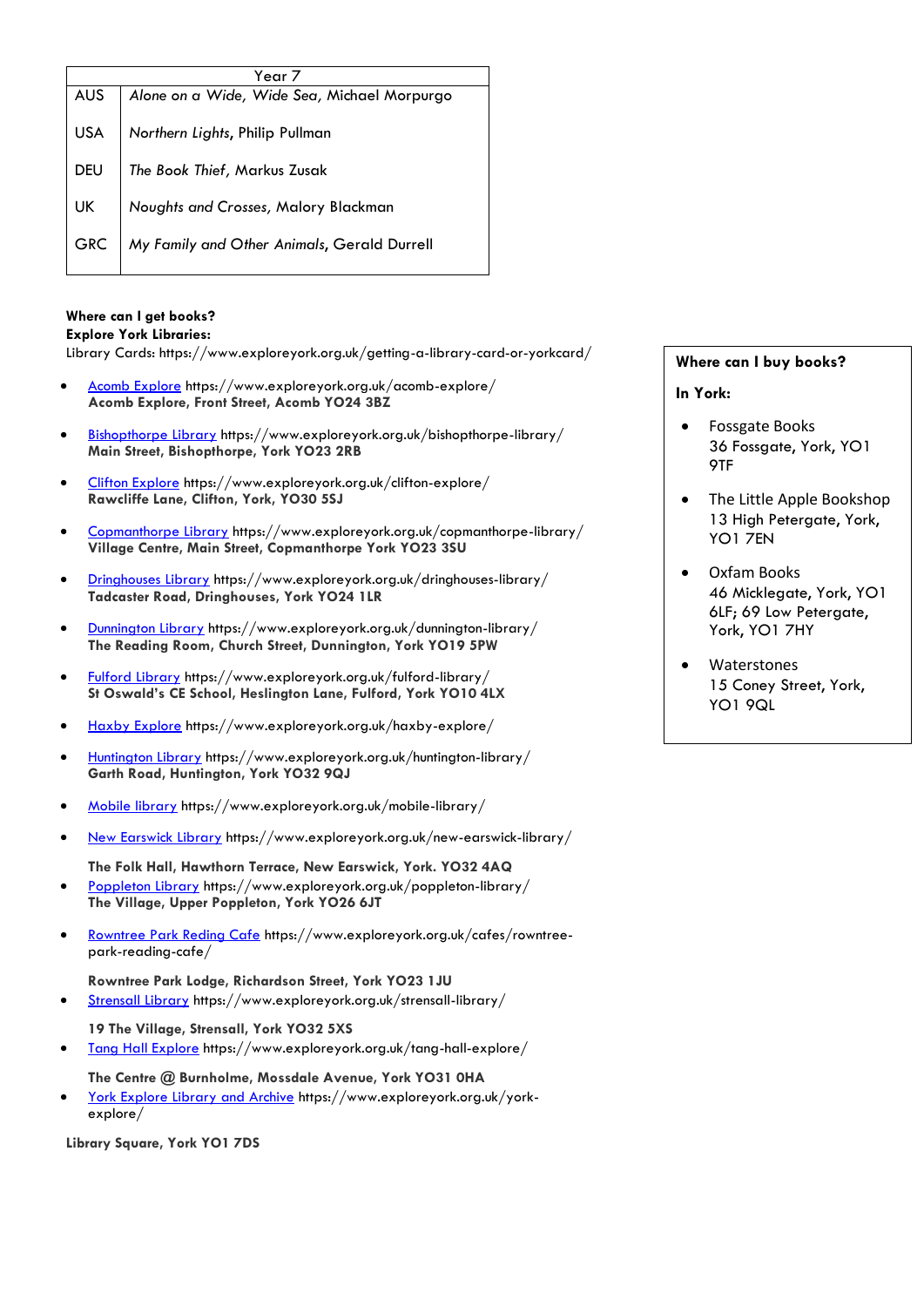# **Writers' recommended books for Year 7s:**

#### **Philip Pullman**

\* Alice's Adventures in Wonderland and Through the Looking Glass by Lewis Carroll. Indispensable. The great classic beginning of English children's literature.

\* Pinocchio by Carlo Collodi. What effortless invention looks like.

\* Emil and the Detectives by Erich Kastner. A great political story: democracy in action.

\* Swallows and Amazons by Arthur Ransome. As clear and pure as Mozart.

\* Black Hearts in Battersea by Joan Aiken. If Ransome was Mozart, Aiken was Rossini. Unforced effervescence.

\* The Owl Service by Alan Garner. Showed how children's literature could sound dark and troubling chords.

\* The Phantom Tollbooth by Norton Juster. Superb wit and vigorous invention.

\* A Hundred Million Francs by Paul Berna. A particular favourite of mine, as much for Richard Kennedy's delicate illustrations (in the English edition) as for the story.

\* The Castafiore Emerald by Hergé. Three generations of this family have loved Tintin. Perfect timing, perfect narrative tact and command, blissfully funny.

#### **Michael Morpurgo**

\* The Star of Kazan by Eva Ibbotson. The heroine is blessed with such wonderful friends who help her through the twists and turns of this incredible journey.

\* A Christmas Carol by Charles Dickens. The first few pages were so engaging, Marley's ghostly face on the knocker of Scrooge's door still gives me the shivers.

\* Just William books by Richmal Crompton. These are a must for every child.

\* The Happy Prince by Oscar Wilde. This was the first story, I think, that ever made me cry and it still has the power to make me cry.

\* The Elephant's Child From The Just So Stories by Rudyard Kipling. The story my mother used to read me most often, because I asked for it again and again. I loved the sheer fun of it, the music and the rhythm of the words. It was subversive too. Still my favourite story.

\* Treasure Island by R.L. Stevenson This was the first real book I read for myself. I lived this book as I read it.

\* The Old Man and the Sea by Ernest Hemingway. A classic tale of man versus nature. I wish I'd written this.

\* The Man Who Planted Trees by Jean Giono. A book for children from 8 to 80. I love the humanity of this story and how one man's efforts can change the future for so many.

\* The Singing Tree by Kate Seredy The story of two children who go to find their father who has been listed missing in the trenches of the First World War.

\* The Secret Garden by Frances Hodgson-Burnett. I love this story of a girl's life being changed by nature.

## **Katy Guest, literary editor for The Independent on Sunday**

\* Refugee Boy by Benjamin Zephaniah. Story of a young Ethiopian boy, whose parents abandon him in London to save his life.

\* I Capture the Castle by Dodie Smith. Written for a teenage audience but fun at any age.

\* The Hobbit and The Lord of the Rings by JRR Tolkein. Be warned, these tales of hobbits, elves and Middle Earth are dangerously addictive.

\* The Tygrine Cat (and The Tygrine Cat on the Run) by Inbali Iserles. If your parents keep going on at you to read Tarka the Otter, The Sheep-Pig and other animal fantasies, do – they're great books – also try Iserles' stories about a cat seeking his destiny.

\* Carry On, Jeeves by PG Wodehouse. A grown-up book – but not that grown-up.

\* When Hitler Stole Pink Rabbit by Judith Kerr. Judith Kerr's semi-autobiographical story of a family fleeing the Nazis in 1933.

\* Moving Pictures by Terry Pratchett. Elaborate mythological imagery and a background based in real science. If you like this, the Discworld series offers plenty more.

## **John Walsh, author and Independent columnist**

\* The Adventures of Sherlock Holmes by Sir Arthur Conan Doyle. Irresistible puzzle-solving tales of the chilly Victorian master-sleuth and his dim medical sidekick.

\* The Curious Incident of the Dog in the Night-Time by Mark Haddon. Age-transcending tale, both funny and sad.

\* Mistress Masham's Repose by TH White. Magical story of 10-year-old Maria, living in a derelict stately home, shy, lonely and under threat from both her governess and her rascally guardian.

\* Little Women by Louisa May Alcott. Inexplicably evergreen, trend and taste-defying 1868 classic.

\* How to be Topp by Geoffrey Willams and Ronald Searle. Side-splitting satire on skool, oiks, teechers, fules, bulies, swots.